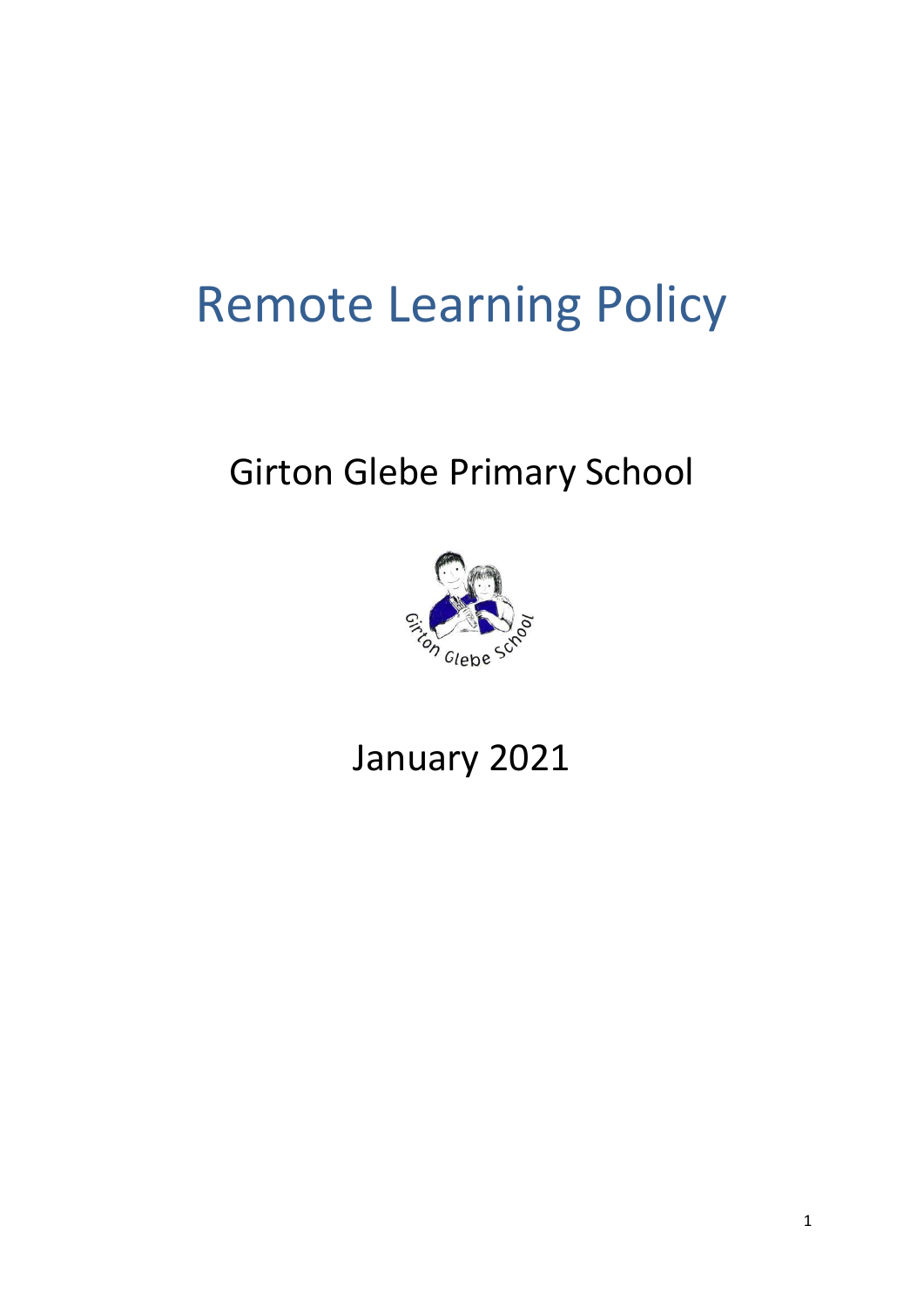# **1. Aims**

This Remote Education Policy aims to:

- Outline the school's approach to educating pupils who will not be attending school, as a result of government guidance or the closure of a bubble
- Make clear our expectations of staff who are self-isolating but healthy and able to continue planning, teaching and assessing pupils' work
- Ensure that remote education is offered as soon as it becomes necessary
- Ensure consistency in the approach to remote learning for all pupils, including those with SEND, who aren't in school through use of quality online and offline resources
- Provide clear expectations members of the school community with regards to delivering high quality interactive remote learning
- Include continuous delivery of the school's broad curriculum, as well as support of pupils' well-being
- Ensure that pupils learn new facts and concepts, as well as reinforcing prior learning
- Ensure that pupils engage in learning they would have completed had they been in school as normal
- Ensure that online tools used enable appropriate interaction with pupils, the assessment of their work and the provision of feedback
- Provide training for staff about the appropriate use of online platforms so that pupils and staff are effectively safeguarded and that data protection guidelines are adhered to
- Support effective communication between the school and families so that parents and pupils can access and make the best use of resources
- Ensure that pupils who lack any necessary equipment have this sourced for them

# **2. Who is this policy applicable to?**

- Children who are absent because they are awaiting test results and the household is required to self-isolate. The rest of their school bubble are attending school and being taught as normal. Individual pupils who are unable to attend will be supported on a case-bycase basis by providing them with work which will broadly mirror that being taught to the rest of the class who remain in school
- Children who are part of a whole bubble which is not permitted to attend school because a member of their bubble has tested positive for Covid-19.

# **3. Resources**

Resources to deliver this Remote Education Plan include:

- Weekly Provision Menus linked to long-term curriculum planning. These will contain core and foundation subjects and links to wider online resources
- Daily videos from class teachers to introduce the content of the Provision Menu
- Daily learning resources
- Printed learning packs outside school for any parents/carers unable to print at home
- Weekly class story sessions hosted on Zoom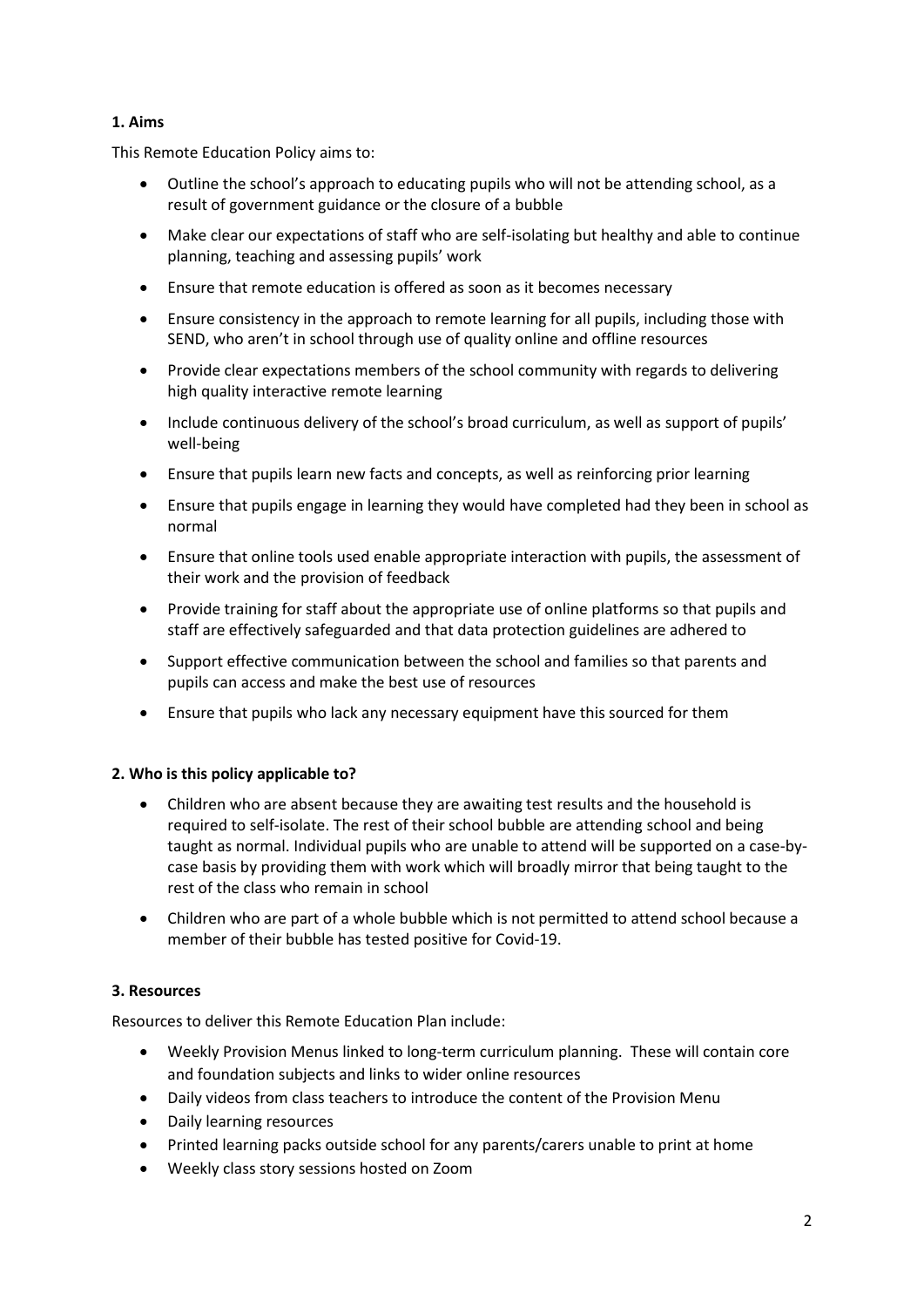- Oak Learning Academy content
- Mathletics subscription for all pupils
- Times Table Rock Stars online accounts

# **4. Approaches to Learning: Our Principles**

The following principles, informed by the DfE's requirements in respect of remote learning, underpin our approach:

- Planning will be informed by the feedback from previous remote learning
- Pupils will study a broad range of subjects, including wellbeing and PE activities alongside topic work and core areas of study
- Pupils will learn new facts and concepts, as well as completing activities that reinforce their prior learning
- Those who cannot attend school will access similar learning to that which their bubble is completing within school via daily emails from class teachers
- Activities will be varied and not solely consist of 'screen time'; for example pupils may be asked to write book reviews or complete written activities set on resources provided by the class teacher
- Teachers will have access to a wide variety of resources to share remotely
- Resources will be quality assured by subject and senior leaders, who will review weekly provision menus and provide feedback to staff on their content
- Staff will have the training they need to provide online learning safely, including guidance from NSPCC and UK Safer Internet Centre
- All pupils will have access to the resources they need to learn. We will ensure this by circulating content via email and for download on the website. Packs will also be made available from the school office on request
- Teachers will communicate the purpose of activities and their success criteria for pupils by email and through the weekly videos which introduce the content of the Provision Menus
- SEND will not be a barrier to accessing the curriculum at home as support plans will reflect the work tailored for pupils at home
- Staff workload will be managed and monitored by the senior leadership team
- Leaders will measure engagement in remote learning by assessing the frequency in which pupils respond and submit work and use this information to review provision and make changes as necessary.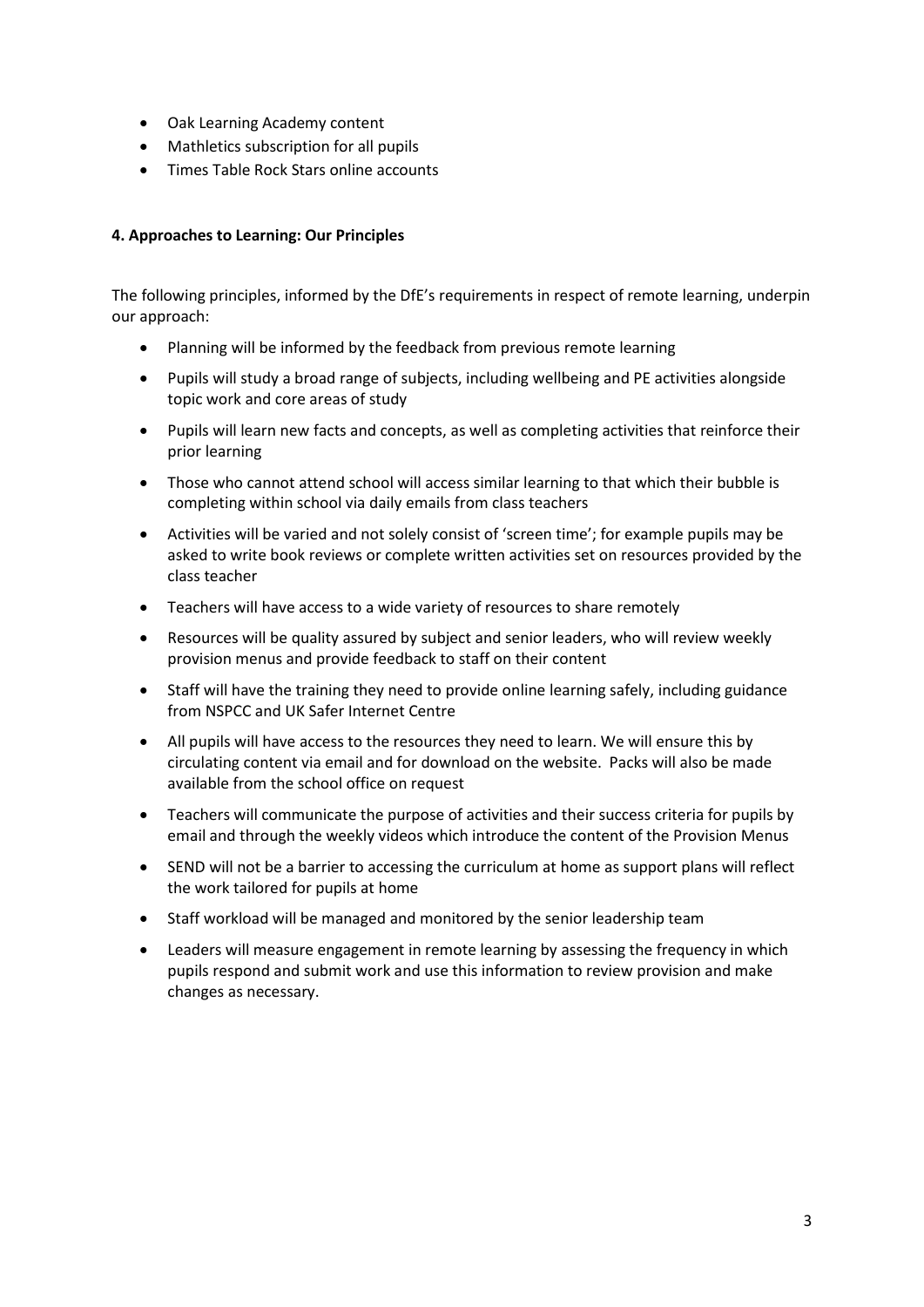#### **5. Working with Parents**

We are committed to working in close partnership with families, and providing remote learning in different ways when that is necessary to suit the needs of particular pupils, such as those who have special educational needs and disabilities (SEND)

We will provide guidance to parents on how to use the assigned resources via the introductory videos and emails accompanying the learning materials

Resources will be shared with pupils and parents via ParentMail and uploaded to the class ClassDojo page

We would encourage parents to support their children's work, and to establish a routine based around the school day wherever possible

Should parents be unable to access online work for any reason, they should contact the school office so that other arrangements can be made

All children sign an 'Acceptable Use Policy' at school which includes e-safety rules and age-specific Codes of Conduct. This applies when children are working on computers at home. Pupils and their parents should follow the guidance set within these Codes of Conduct

#### **6. Roles and responsibilities**

#### **Senior and subject leaders**

Alongside any teaching responsibilities, senior/subject leaders are responsible for:

- Adapting schemes of learning so that teachers are aware of how the intended key components can be taught remotely
- Co-ordinating the remote learning approach across the school including monitoring pupils' engagement
- Lead virtual meetings to ensure consistency across the subject
- Monitoring the effectiveness of remote learning
- Ensuring that staff, pupils and parents benefit from appropriate guidance about remote learning
- Ensuring that resources fully support teachers and pupils
- Monitoring the security of remote learning systems, including data protection and safeguarding considerations

#### **Teachers**

When providing remote learning, teachers must be available between 0830 and 1600

Teachers unable to work for any reason during this time should inform the Headteacher immediately so additional plans can be put in to place

When providing remote learning, teachers are responsible for:

- Setting work:
	- o Teachers will set work for the pupils in their classes
	- o The work set should follow the usual timetable for the class had they been in school, wherever possible
	- o Teachers will set work using the Provision Menu template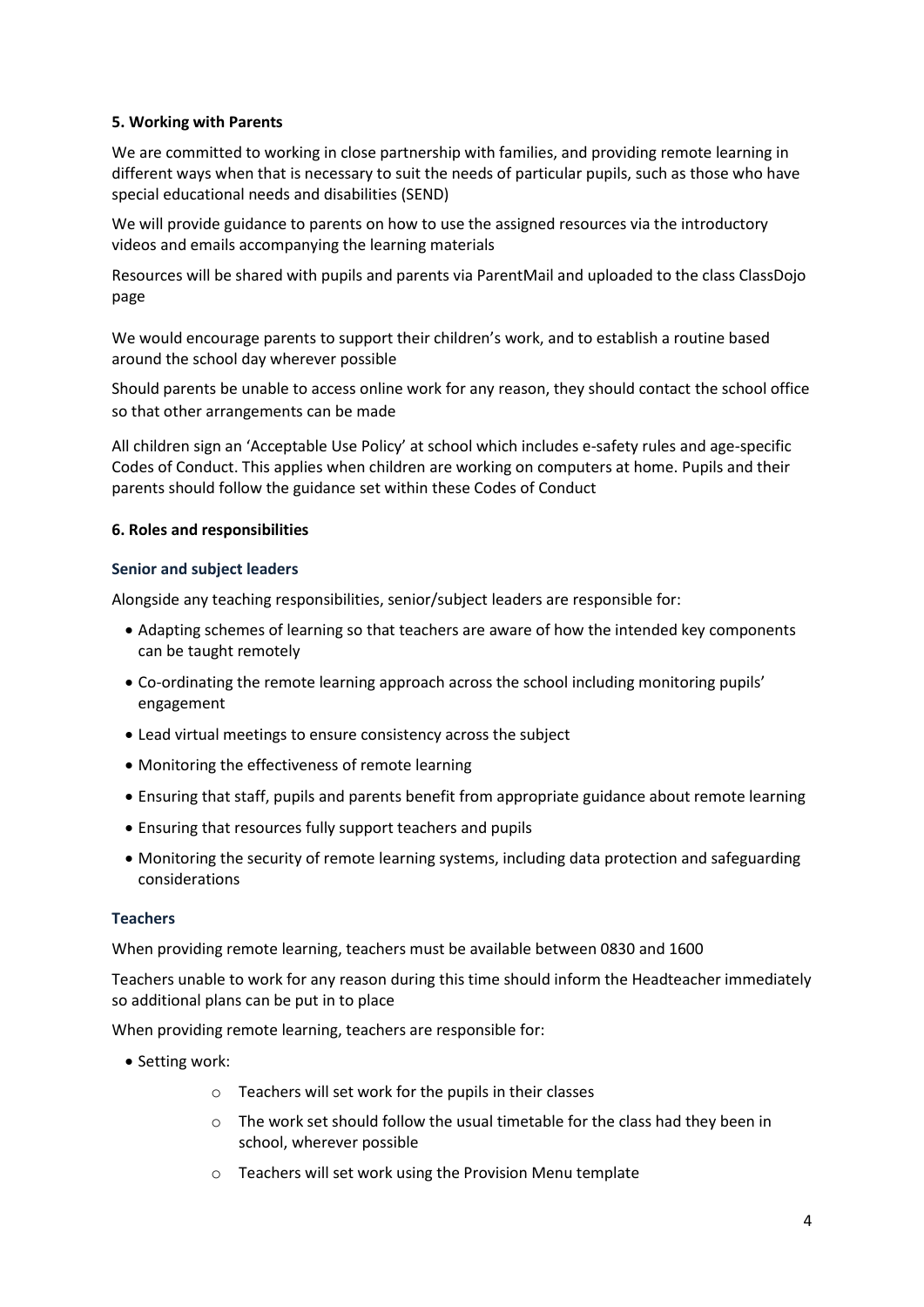- o Daily English and mathematics work and one other subject
- o Planning and resources will be completed and circulated to parents each Friday for the successive week
- o Daily videos will be posted to ClassDojo outlining the activities for the day
- Providing feedback on work:
	- $\circ$  Class teachers will be available daily to provide feedback on work from core areas and tasks from other subjects
	- o Pupils are parents are encouraged to send work to their child's ClassDojo profile or via the assigne[d classteachers@gir](mailto:classteachers@g)tonglebe.cambs.sch.uk mailbox using the title "[Child's name] & [Class name]" to ensure it is seen by the relevant member of staff
	- $\circ$  Teachers will hold fortnightly 1:1 sessions with parents by appointment via the online virtual meeting platform hosted by School Cloud
- Keeping in touch with pupils who aren't in school and their parents:
	- $\circ$  Teachers are expected to make weekly contact via email, or by telephone when appropriate.
	- o Teachers will host weekly story sessions with their classes via Zoom
	- o Teachers will hold fortnightly 1:1 sessions to in order to support pupils and parents with remote learning
	- $\circ$  If there is a concern around the level of a pupil's engagement, the teacher should refer their concerns to the senior leadership team
	- $\circ$  Teachers should only use their school email address to communicate with parents and pupils. All parent/carer emails should come through the school admin account
	- o Teachers should check emails at least once in the morning and once in the afternoon and should respond to all parents within 24 hours. If the matter cannot be resolved within that period, the teacher will acknowledge the email and explain to the parent the reasons for the delay and the actions they are taking
	- o Where a family displays difficult behaviour or is unable/unwilling to comply, teachers will contact the senior leadership team
	- o Calls made using personal phones must have 141 inserted before the recipient's number so that their phone number is hidden from view
- Teachers will respond promptly to requests for support from families at home via email or telephone
	- o Any complaints or concerns shared by parents or pupils should be reported to the senior leadership team; for any safeguarding concerns, refer immediately to the DSL or DDSL
- Staff who are required to self-isolate are expected to:
	- o Follow the normal reporting procedure for planned absence
	- $\circ$  Obtain a test and share the result of it with school so that appropriate plans can be made
	- o If unwell themselves, the school will endeavour to cover the class with another staff member although this may not be possible if such a reorganisation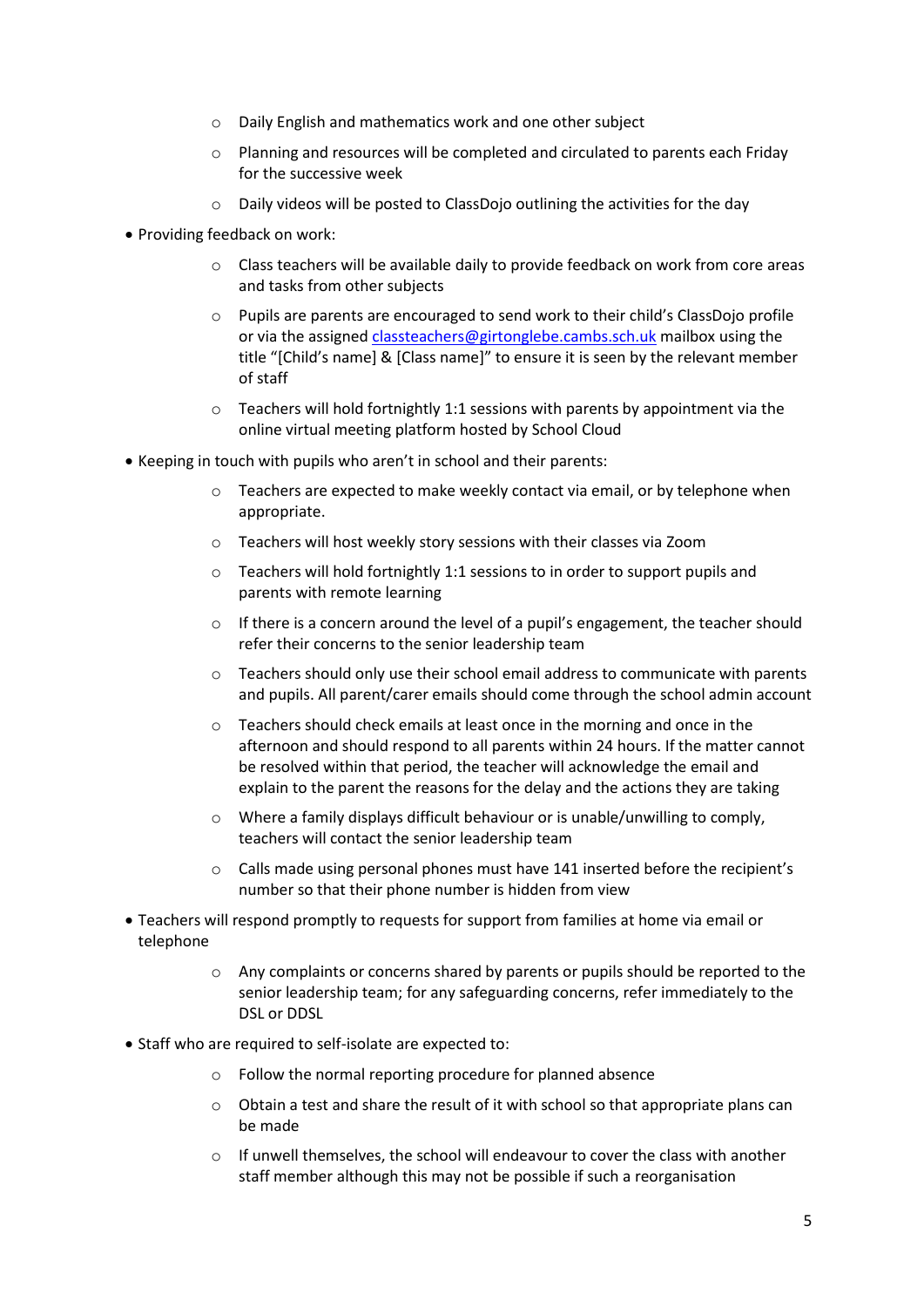compromises the integrity of teams. Planning and other activities will not be undertaken until the teacher is fit for work.

#### **Teaching Assistants**

Teaching assistants must be available during their usual working hours.

If they are unable to work for any reason during this time, for example due to sickness or caring for a dependent, they should report this using the normal absence procedure.

During the school day, teaching assistants must complete tasks as directed by a member of the SLT. The following tasks/roles are examples and do not constitute an exhaustive list:

- Cover in other areas of the school as directed by the Headteacher or SENCO
- Assisting the class teacher with supporting pupils
- Preparing home learning resources
- Undertake remote and/or online CPD training
- Attend virtual meetings with colleagues
- Communicate with parents
- Completion of work that accords with school improvement priorities

#### **Designated Safeguarding Lead**

The DSL is responsible for managing and dealing with all safeguarding concerns. For further information, please see the Safeguarding and Child Protection Policy.

#### **The SENCO**

- Ensuring that pupils with EHC plans continue to have their needs met while learning remotely, and liaising with the headteacher and other organisations to make any alternate arrangements for pupils with EHC plans and IHPs
- Identifying the level of support required by pupils

#### **Pupils and parents**

Staff can expect pupils learning remotely to:

- Share work with class teachers for feedback usin[g classteachers@girtonglebe.cambs.sch.uk](mailto:classteachers@girtonglebe.cambs.sch.uk) and via pupil profiles on ClassDojo
- Complete work to the deadline set by teachers
- Seek help if they need it, from teachers or teaching assistants
- Alert teachers if they're not able to complete work or have any concerns about their child's progress and welfare

Staff can expect parents with children learning remotely to:

- Wherever possible, maintain a regular and familiar routine
- Support their children in their reading as far as they are able, so that they continue to read their home reading book or access online reading resources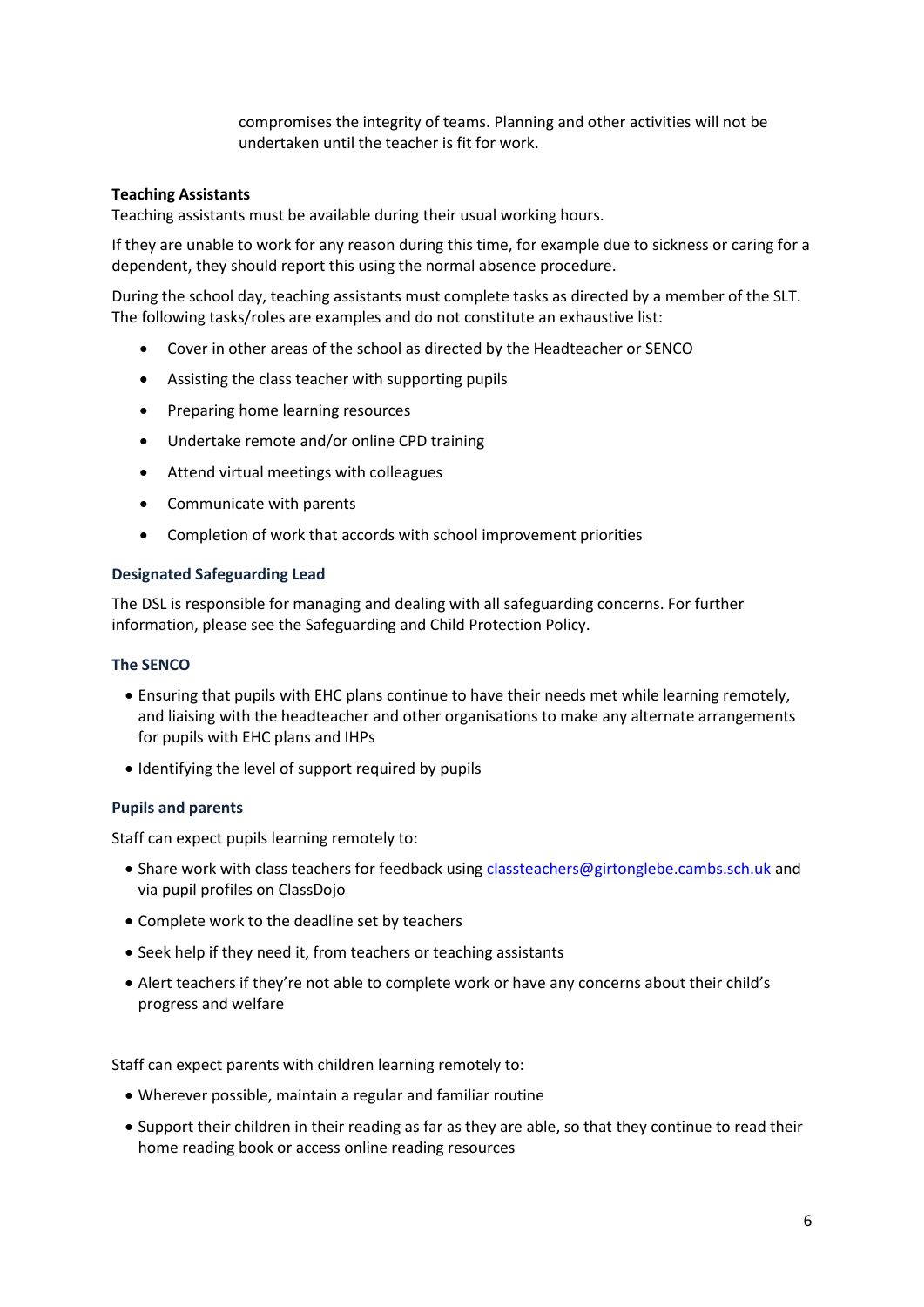- Support their children's work as far as they are able, by discussing the work together and making appropriate plans for its completion. This can include providing a suitable place to work and encouraging their children to focus
- Make the school aware if their child is sick or otherwise cannot complete work, or if the online platform does not work on their devices, whereupon alternative resources will be offered
- Seek help from the school if they need it, communicating with class teachers via [classteachers@girtonglebe.cambs.sch.uk](mailto:classteachers@girtonglebe.cambs.sch.uk) or by contacting the school office
- Be respectful when making any complaints or concerns known to staff

#### **Governing Body**

The governing body is responsible for:

- Monitoring the school's approach to providing remote learning to ensure education remains as high quality as possible
- Ensuring that staff are certain that remote learning systems are appropriately secure, for both data protection and safeguarding reasons

#### **7. GDPR**

All processes for remote learning adhere to current GDPR and data protection regulations and our own internal policies. Any data collated through remote learning platforms is processed in line with our policies and procedures. We expect that pupils, parents/careers and staff adhere to the ICT acceptable use agreements and codes of conduct and behave appropriately and respectfully throughout remote learning sessions.

#### **8. Keeping Devices Secure**

All staff members will take appropriate steps to ensure their devices remain secure. This includes but is not limited to:

- Using strong password protection, with passwords that are at least 8 characters, with a combination of upper and lower case letters, numbers and special characters
- Ensuring the hard drive is encrypted, so that if the device is lost or stolen the files on the hard drive cannot be accessed by attaching it to a new device
- Making sure the device locks automatically if left inactive for a period of time
- Not allowing family or friends to use the device
- Storing the device securely to avoid theft

#### **9. Safeguarding**

Staff should ensure that all safeguarding concerns are reported immediately to a safeguarding officer. If you are unable to contact someone and it is an urgent matter, speak to a member of the senior leadership team. All safeguarding policies and procedures continue to apply.

Staff must ensure all communication with parents and pupils is conducted through the school email following normal guidance and ensure this remains professional.